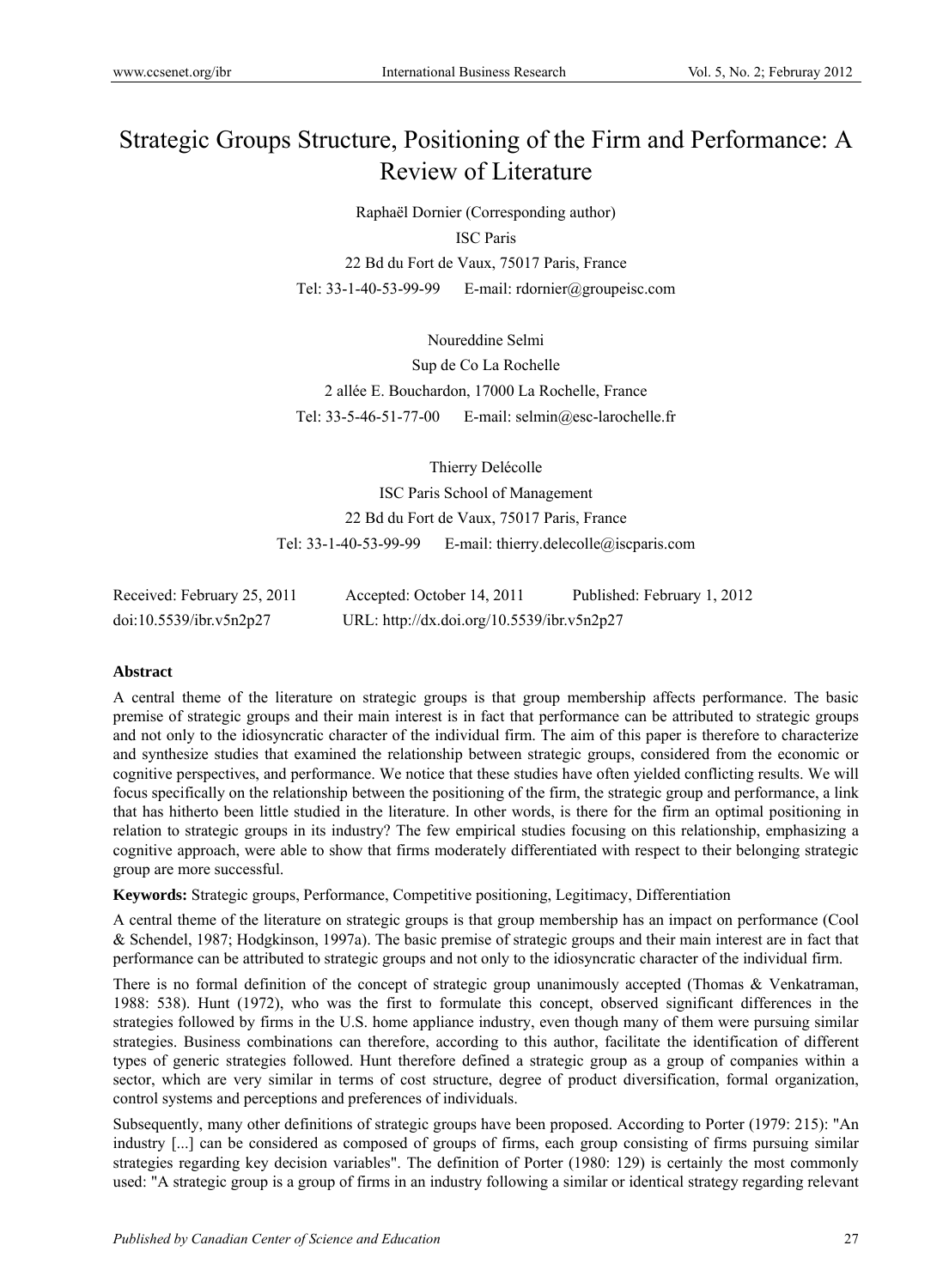dimensions. An industry may have a single strategic group if all firms follow essentially the same strategy. At another extreme, each firm could be a different strategic group. However, there are usually a small number of strategic groups, summarizing the essential strategic differences among firms in an industry."

Thus, in general, the concept of strategic group is defined in terms of a group of companies pursuing similar strategies with similar resources (Yami & Benavent, 2000: 3).

The aim of this paper is therefore to compile a literature review on the relationship between performance and strategic groups, showing that different works sometimes led to conflicting results. We will also try to identify new perspectives in this area of research, especially by focusing on the theory of strategic balance formulated by Deephouse (1999). This review of the literature should therefore allow us to propose an empirical test and could deepen the theory proposed by Deephouse.

Two research streams studied largely independently the strategic group concept, the first being derived specifically from the industrial economy and the second from the cognitive approach to strategy. We will see in the first section that these two approaches could be reconciled in order to achieve more conclusive results regarding the link between strategic group and performance. In a second part, we will focus on strategic groups' performance, by describing the factors that explain performance differences between groups and within groups. In the third part, we will analyze the research about the different positions of the firm relative to strategic groups. Finally, in a fourth part we will discuss the theory of strategic balance, which applied to strategic groups helps explain the link between the positioning of the firm relative to the strategic group and performance.

#### **1. Strategic Groups and Performance: The Interest of Reconciling the Economic and Cognitive Perspectives**

Research on strategic groups has not yet succeeded in proving the existence of a genuine link between strategic group membership and performance. While the "objective" approach has produced conflicting results, the cognitive approach insufficiently explored this question. Nowadays, as both economic and cognitive factors are likely to affect performance, a third perspective that integrates these two approaches seems likely to clarify this issue.

# *1.1 "Objective" Strategic Groups and Performance*

Numerous studies have focused on strategic groups since the 1970s, some authors having proposed a synthesis of these studies (e.g. Ketchen et al., 2004). A wave of criticism on the "objective" approach to strategic groups is the lack of results demonstrating real performance variations between groups (Mehra & Floyd, 1998: 512; Yami & Benavent, 2000: 2). It was indeed assumed in theory that performance was relatively homogeneous within groups, the greater heterogeneity of performance being found between the various strategic groups (Thomas & Pollock, 1999: 131). Going against this proposal, it was found that firms belonging to the same strategic group could hold very significant performance differences (Fiegenbaum & Thomas, 1990 Thomas & Venkatraman, 1988). The performance of the firm would not thereby be explained by its strategic group membership (Barney & Hoskisson, 1990: 187). In addition, performance is generally considered in the studies on strategic groups in the narrow terms of profitability, thus opposing a broader view including financial and operational measures (Peteraf & Shanley, 1997).

#### *1.2 Cognitive Strategic Groups and Performance*

Very few studies have attempted to link, at the theoretical or empirical levels, cognitive strategic groups with performance. Peteraf and Shanley (1997), however, by proposing an identity theory of cognitive strategic groups, suggested that the homogeneity of perceptions within the same strategic group could have negative and positive effects on intermediate performance variables such as reactivity or strategic cooperation. They argue that such contradictory effects may explain the absence of significant performance differences between cognitive strategic groups.

Reger and Huff (1993) for their part, studying the relation between cognitive strategic groups and performance, have found consistency in performance within groups and heterogeneity in performance between groups in the case of U.S. regional banks. Performance was measured by the fact that a bank has remained or not independent five years after the collection of perceptual data for the identification of strategic groups. Reger and Huff (1993: 114) point out, however, that the small size of their sample did not allow them to truly demonstrate the existence of a causal link between strategic group membership and performance.

# *1.3 Strategic Groups and Performance: a Double Lighting*

Many authors, recognizing the potential complementarity of the "objective" and cognitive approaches to strategic groups, have therefore recommended to use them simultaneously to link strategic groups with other strategic variables. Bogner and colleagues (1994: 301) estimate that the two approaches to strategic groups lead to the same question for strategy makers: what are the implications of these groups on their members? It would be therefore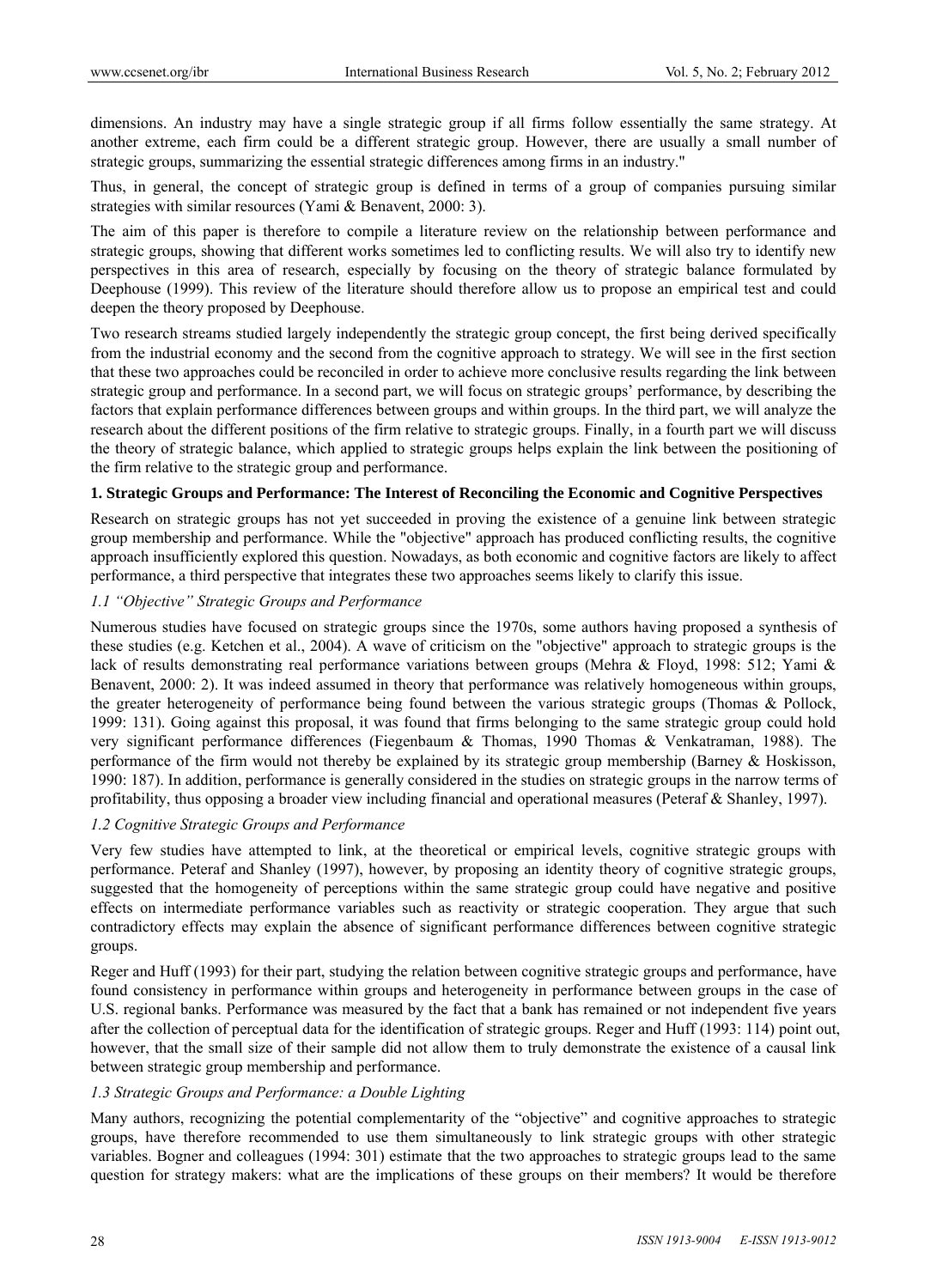preferable to avoid this theoretical «dead end" to develop a third model incorporating both paradigms a priori "incompatible" to produce a more comprehensive and relevant model (Bogner & Thomas, 1993). Scott (1981: 173) in a similar perspective suggests that "perception measures are necessary if one wants to predict the choices or behaviors of members of the organization, but they are not sufficient if one wants to predict the result of those choices». This author believes that these two visions of the environment make valid contributions, but on different points, so a complete model should include these two views.

As pointed out by Porac and colleagues (1989), using the theory of "enactment" (Weick, 1979), industry structure determines managerial perceptions and at the same time emerges from them. So there are interactions and feedbacks between economic and cognitive factors. Hanson and Wernerfelt (1989) simultaneously measured the impact of economic and behavioral factors on performance. In their research, a model based on the industrial economy, including the size of the firm and its market share and a model derived from the behavioral theory were integrated, and a significant contribution of each of these two sources on firm performance as a whole was observed.

As numerous studies that focused on "objective" strategic groups have not provided satisfactory results regarding their link to performance, while studies positioned on the cognitive approach have insufficiently explored this question, it therefore seems legitimate to investigate the link between strategic groups and performance considering simultaneously the arguments from both approaches. We nevertheless consider the case where top managers' representations of strategic groups are similar. In such a case, these cognitive strategic groups are close to the "objective" ones.

#### **2. Strategic Groups Performance**

As we noted earlier, many studies, mostly based on "objective" approach to competition, have focused on the link between strategic groups and performance including seeking the concepts of barriers to mobility and competition. However, the results were often contradictory: performance varies or does not vary both within strategic groups and between strategic groups.

#### *2.1 Explaining Factors of Performance Differences between Strategic Groups*

As the economic or "objective" approach to strategic groups further studied their relation to performance than the cognitive one, we mainly present the arguments and empirical studies of the authors positioned on the first approach. According to them, two interrelated key concepts explain the homogeneity of performance within a strategic group and the heterogeneity of performance among different strategic groups: barriers to mobility and competition.

#### 2.1.1 The Mobility Barriers Concept

The concept of barriers to mobility is an extension of the concept of "barriers to entry" of an industry formulated by Bain (1956). Caves and Porter (1977), and later Porter (1980), have indeed applied this concept to strategic groups, suggesting that just as it exists in an industry barriers to entry, barriers to mobility between groups within an industry also exist. Leask (2004) defines strategic groups as stable structures in an industry separated by barriers to mobility and pursuing different strategies impacting performance. These barriers protect each strategic group from the competition of players located outside the group and thus lead to differences in performance (Short et al. 2007; Tywoniak et al., 2007). This concept implies that a company in a given sector makes decisions that cannot be imitated by other firms outside its strategic group unless they agree on an "increase of their costs, a loss of time and an uncertainty about the outcome of these decisions "(McGee, 1985). The height of barriers to mobility therefore depends on the cost of entering into a strategic group, that is to say non-recoverable investments that any newcomer must make to adopt the strategy applied in the group (Bidault, 1988). Such barriers may result from the actions of individual firms or the collusion between strategic group members (Dranove & Peteraf, 1998).

Investments in both tangible (e.g. plant and equipment) and intangible (e.g.name and reputation) assets and uncertainty about the ability of firms to copy successful competitors (Lippman  $\&$  Rumelt, 1982) contribute to the construction of these barriers to mobility. The distribution system has been identified as constituting a major barrier in pharmacy and insurance industries (Cool & Schendel, 1987). The establishment of standard operating procedures, bureaucracy and organizational culture are also likely to inhibit the ability of a firm to enter a strategic group.

#### 2.1.2 Intra and Inter Strategic Group Rivalry

Behind the concept of mobility barriers implicitly lies the idea that the level of rivalry within and between different strategic groups differs (Cool & Dierickx, 1993; Peteraf, 1993; Porter, 1979).The concept of mobility barriers associated with the one of collusion implies that the rivalry within strategic groups would be low. The theory of oligopoly (e.g. Stigler, 1964) suggests that there exists in industries coordination mechanisms based on group consensus reducing the rivalry within the group. The intra-group rivalry is low when firms recognize their mutual dependence and cooperate or tacitly collude (Caves & Porter, 1977; Peteraf, 1993; Porter, 1979). In addition, many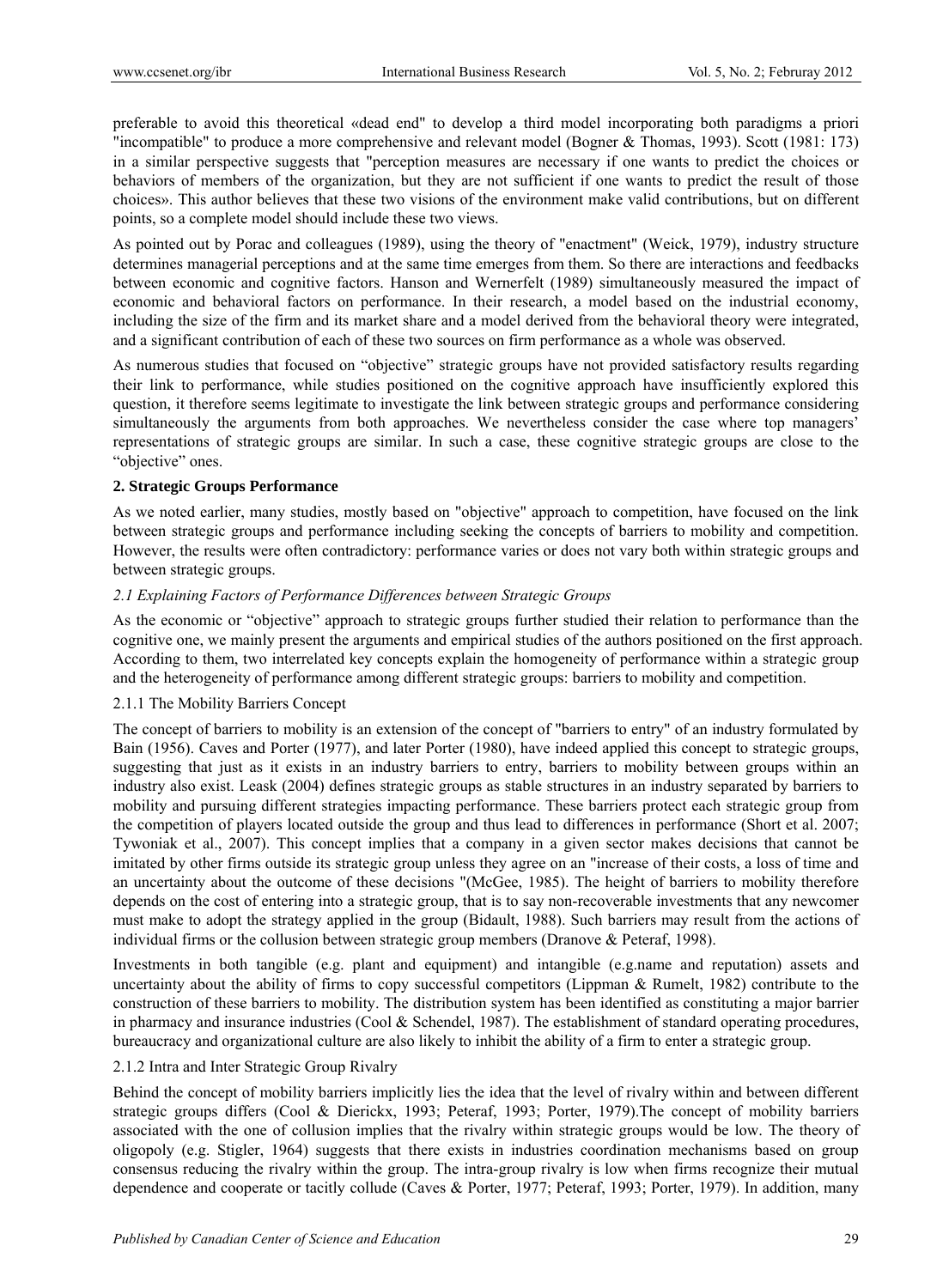authors have defined strategic groups based on strategic alliances or inter-firm networks (e.g. Ketchen et al. 1993; Thomas & Carroll, 1994). Duysters and Hagedoorn (1995), in particular, believe that firms with similar resources are likely to have the same suppliers and customers, which facilitates communication and coordination within the strategic group. Lawless and Anderson (1996) concluded that competition was less intense among the most productive firms in a similar ecological niche. Lying on a cognitive approach, Peteraf and Shanley (1997) suggested that, when firms see themselves as belonging to the same strategic group, they benefit from the positive effects of coordination, efficiency and reputation. Yami and Benavent (2000), for their part, believe that strategic groups could be defined not by a principle of resemblance but by a principle of complementarity.

Jayachandran and colleagues (1999: 50), however, believe that collusion between firms may be challenged by a major innovation: "companies may be inclined to see the mutual dependence as a preferable alternative to a frenzied rivalry, but they would not reject the possibility to dominate the market with a major innovation." As pointed out by McNamara and colleagues (2003: 167), research using "hard" data or perceptual one showed that rivalry was stronger within strategic groups than between strategic groups. For some authors, competition is actually greater among firms that are similar to each other on key strategic and structural dimensions (Dess & Davis, 1984; McGee & Thomas, 1986; Thomas and Pollock, 1999).

According to Porter (1979), the degree of rivalry within a group depends on its structure. Thus, large groups whose members differ significantly in terms of size and preference for risk have probably a greater internal rivalry than smaller groups. Members of a group may target the same consumers and quickly copy the competitive move of a rival (McGee et al. 1995: 258). According to the resource-based view, a firm that has chosen to differentiate its resources will be less exposed to the effects of competition (Barney, 1991, Hatten & Hatten, 1987, Nelson, 1991; Rumelt, 1984; Wernerfelt, 1984). Gimeno and Woo (1996) found that the similarity in the strategies of airlines was related to greater competition. Cool and Dierickx (1993) have also found a significant intra-group rivalry in the pharmaceutical industry by using historical data over a period of 20 years.

From a cognitive perspective, Fiegenbaum and Thomas (1995) suggest that firms are likely to focus on their competitive position within their group and be more attentive and responsive to the actions of members of their own group than to those of members of other groups. Other authors have shown that managers perceive a greater rivalry within their belonging strategic group (e.g. Hodgkinson & Johnson, 1994; Porac et al., 1995).

The results of Denglos (2002) on the computer industry confirm the explanatory power of strategic groups vis-à-vis competitive behavior. The author stresses that "the number of actions and reactions, the number of actions initiated, the frequency of price decreases and the rapidity of response to competition depends on the strategic group in question" (2002: 155). In all cases, the results do not confirm an attenuation of rivalry within groups, even if the nature of this rivalry differs according to groups.

Dranove and colleagues (1998) noted that competition between firms in different groups may be less vigorous than competition between firms within the same group. Hagedoorn (1993), for his part, believes that market and technology complementarity is a major cause of inter-firm partnerships. Complementarity thus suggests that firms in the same strategic group are not necessarily the most appropriate partners for partnerships, this suggesting a lower rivalry between strategic groups.

However, according to Porter (1980), a strong rivalry between groups occurs when the differences between groups involve heterogeneous resources and varied patterns of competitive behavior, as it makes it difficult to predict and coordinate actions with firms located in other groups. An increase in strategic distance should therefore, all things being equal, lead to more competition between groups than within strategic groups (Porter, 1979). In addition, as membership in certain groups may appear as more desirable because of their high level of performance or their lack of internal competitive rivalry, we can therefore expect greater competition between these groups and smaller groups performance (McGee et al. 1995: 258). Empirically, Peteraf (1993), in the airline industry, has shown that the rivalry between strategic groups was higher than the rivalry within strategic groups. In the case of the pharmaceutical industry over 20 years, Cool and Dierickx (1993) showed that intra-or inter group rivalry was alternately dominant.

Denglos (2002) therefore concludes that the supposed superiority of the rivalry between groups with respect to the intra-group rivalry is subject to contradictory results. No theoretical perspective can properly adjudicate this issue very clouded by empirical results (Denglos, 2002: 137). He argues that this lack of convergent results could be primarily attributed to the paradox of the strategic groups theory: competition between groups is assumed higher than the intra-group rivalry, while the groups are formed from mobility barriers reducing competition between groups. He therefore suggested to mitigate the bilateral effect hypothesis of mobility barriers so that a group can be a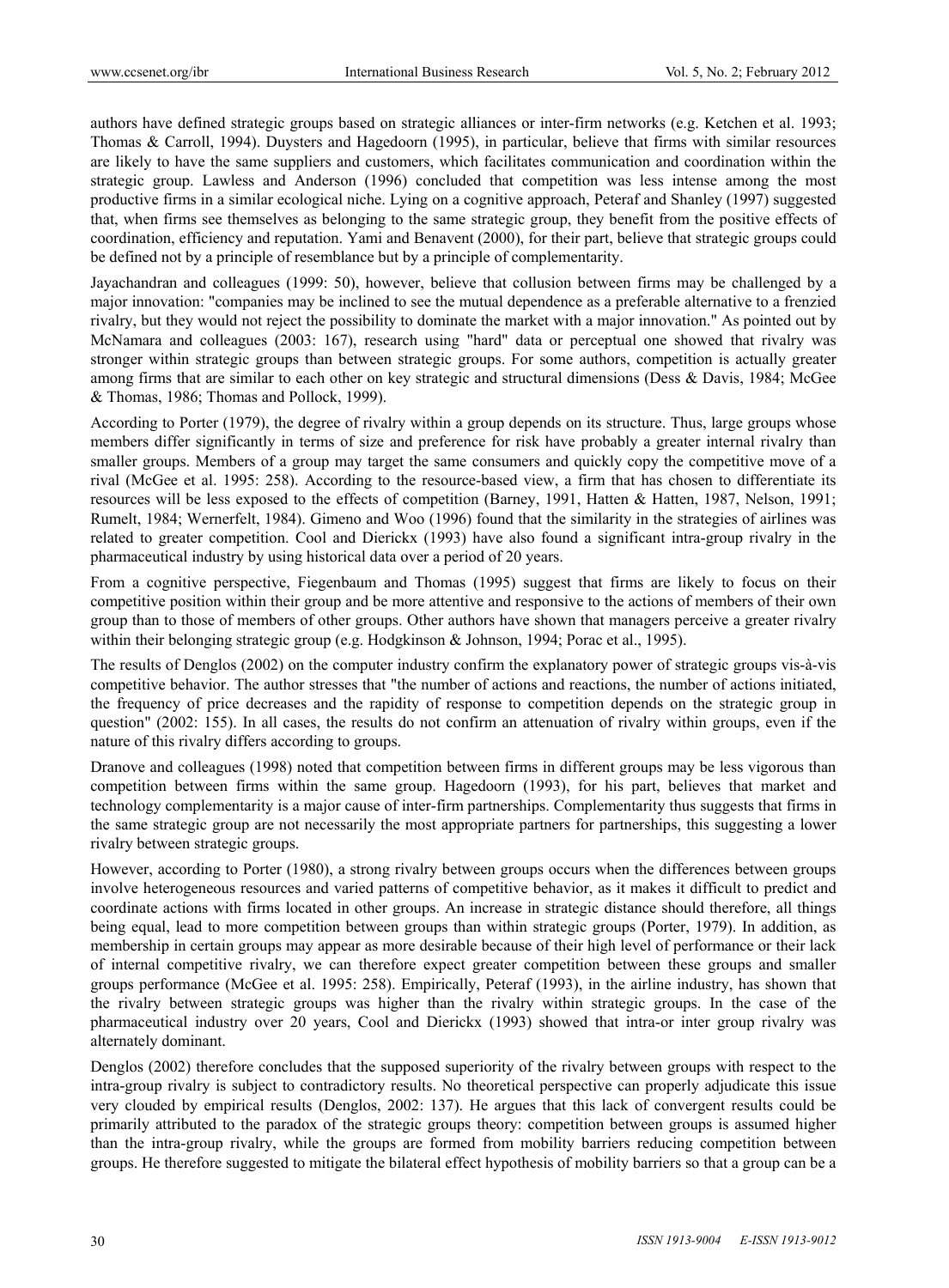strong rival for another without the opposite being true. This author also explains the different nature of the findings on inter-and intra-group rivalry by the diversity of the competition measures that have been used.

As theories and results are contradictory regarding the effect of barriers to mobility on rivalry within and between strategic groups, it is therefore somewhat not surprising, as we shall see that the results on the relation between strategic groups and performance have been conflicting.

### *2.2 Inter and Intra Strategic Group Performance*

Whereas most research focused on performance differences between strategic groups, few studies have examined the performance differences between firms within the same group. Some studies, simultaneously considering these two questions, sought to determine whether differences in performance in an industry were more important between strategic groups or within strategic groups.

# 2.2.1 Performance Differences between Strategic Groups

The degree of rivalry is an intermediate variable of the effect of strategic groups on performance (Cool & Dierickx, 1993; Mehra & Floyd, 1998: 521). Barriers to mobility, as they create monopoly rents and promote cooperative practices within the group, allow member firms to achieve a sustainable superior performance (Caves & Porter, 1977; Mascarenhas & Aaker, 1989; Porter, 1980). It is therefore expected that the highest barriers protect the most profitable groups, their members having a higher capacity to prevent imitation by firms outside the group (McGee et al. 1995: 258). In addition, firms in different groups operate in heterogeneous competitive environments with varying munificence and profit potential (McNamara et al. 2003: 165). McGee and Thomas (1986) thus suggest that variations in industry performance can be explained by the homogeneity of firms' performance within groups and the heterogeneity of firm's performance between groups. Denglos (2002: 136) states that achieving higher profits within a group will be dependent upon the fact that this group includes a small number of firms, or six at most, and the existence of barriers to mobility. Mehra and Floyd (1998), meanwhile, believe that significant performance differences between strategic groups only occur in industries characterized by high product-market heterogeneity and inimitable resource configurations, including intangible ones (Wernerfelft, 1989), this situation forming barriers to mobility.

Numerous empirical studies found significant performance differences between strategic groups (e.g. Cool & Schendel, 1987, Dess & Davis, 1984; Dikmen et al., 2009; Hatten, 1974; Kale & Arditi, 2003; Mascarenhas & Aaker, 1989; Nair and Kotha, 2001; Oster, 1982; Schreyögg & Von Reitzenstein). Denglos (2002) found significant performance differences between strategic groups in the computer industry, as companies diversifying or specializing had a statistically different performance. He stressed that the structure of strategic groups has no significant influence on the results of firms: group size is equivalent when profits are significantly different. He therefore concludes that obtaining superior results to the ones obtained in a pure competitive situation is dependent on the existence of barriers to mobility but is independent of the number of firms (Denglos, 2002: 151).

Other authors, however, tended to demonstrate, both theoretically and empirically, that performance differences between strategic groups could not occur. Mehra and Floyd (1998: 513) argue in particular that it is perfectly conceivable that different competitive strategies, implemented in munificent environments, can achieve comparable results. Barney and Hoskisson (1990: 194-195) point out that when the number of firms in each strategic group is high enough to cause a pure and perfect competition, the observation of differences in performance between groups is compromised.

Empirically, many authors have thus failed to establish statistically significant financial performance differences between strategic groups (e.g. Claver et al. 2003; Claver et al. 2006; Lewis & Thomas, 1990; Porter 1979). Ketchen and colleagues (1997) conducted a meta-analysis of 33 studies comprising 40 independent samples. These studies were comparing performance differences between strategic groups. They concluded that there were significant differences in performance between groups, but group membership explained only 8% of these differences. Overall, there is indeed an effect of the strategic group on performance, but it may be small (McNamara et al. 2003: 167).

2.2.2 Variations in Performance within Strategic Groups

As pointed out by McNamara and colleagues (2003: 168), although the possibility of performance differences among groups was demonstrated by Cool and Schendel (1988) and Lawless and colleagues (1989), the theoretical foundations of these performance differences were not examined in depth. Many authors positioning themselves on the perspective of the industrial economy have indeed suggested that performance within strategic groups is homogeneous (McGee & Thomas, 1986).

However, the resource-based view (Hatten & Hatten, 1987; Rumelt, 1984) and the contestable markets theory (Baumol et al. 1982; Cool & Dierickx, 1993, Hatten & Hatten, 1987) suggest that some firms in a group can develop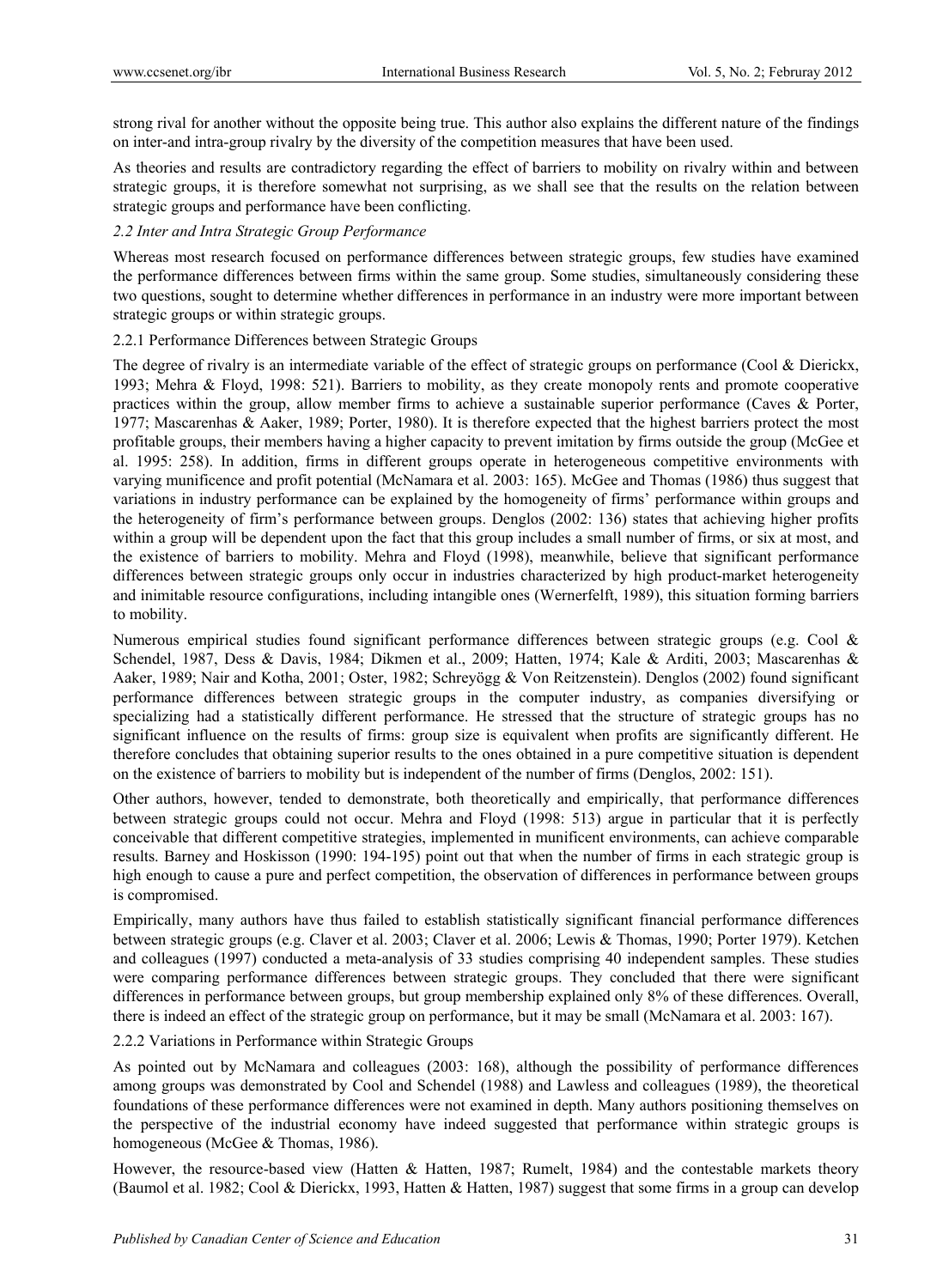strategic positions based on a unique product-market configuration or unique resources. Some resources may indeed be specific to the firm, while others are shared by all members of the strategic group (Mehra & Floyd, 1998: 517). Rumelt (1984), for his part, suggested that there exist isolation mechanisms limiting the equalization of profits within strategic groups.

Some empirical studies following the resource-based view have noted differences in performance between firms within the same group (e.g. Cool & Schendel, 1987, 1988, Lawless et al., 1989). Nair and Kotha (2001), for example, found that the variables located at both the firm and group levels have significant effects on performance. Claver and colleagues (2006) found differences in performance between hotels in Alicante following the same strategy. McNamara and colleagues (2003), for their part, have found little evidence of consistency of performance within cognitive strategic groups.

#### 2.2.3 The Superiority of Performance Gaps within and between Groups

Some authors have studied simultaneously the performance gaps within and between strategic groups. According to Denglos (2002: 138), the existence of performance differences within strategic groups in particular can explain why some authors have noted the absence of significant performance differences between strategic groups, the differences in resources within groups may be indeed more important than those between groups. Denglos(2002: 153), on the basis of his results, points out that "without questioning the existence of mechanisms limiting ex post the equality of profits within groups, which enlightens the role of asymmetric resources, performance variance between groups is greater than the one within groups". Mehra and Floyd (1998: 525), meanwhile, speculate that in industries characterized by low heterogeneity of products and markets and imitable resource configurations, differences in economic performance of firms will be higher within the groups that between them.

In all cases, as pointed Denglos (2002: 138), "the relationship between group membership and performance is still an open question. No consensus emerged, both at the theoretical or empirical levels." However, it seems that literature, focusing primarily on performance differences between strategic groups since assuming homogeneity of performance within groups, is looking more and more to any performance differences within groups.

Literature, thus tending to take more into account any performance differences within strategic groups, is analyzing therefore the positioning of firms in relation to strategic groups. In other words, firms within the same strategic group may have differences in resources and performance.

#### **3. Strategic Groups and Positioning of the Firm**

Before deciding what type of positioning of the firm in respect to strategic group is associated with optimal performance, it is necessary to consider the different types of articulation that may exist between the positioning of the firm and strategic groups.

#### *3.1 On the Existence of an Inter and Intra Strategic Groups Heterogeneity*

Many researchers from different theoretical perspectives have suggested that strategic groups were not homogeneous in terms of both the number of companies composing them and the degree of similarity of their members.

Thus, for example, Fiegenbaum and Thomas (1993) have identified six strategic groups in the insurance industry over the period 1983-84. The largest group consisted of 19 members while the other two groups included only 6 and 3 members. They also identified three solitary firms occupying unique strategic positions. Similarly, Mascarenhas (1989) identified a multiple groups structure in the refining industry: a group contained 80% of firms in the industry whereas a firm had a unique strategic position. Cool and Schendel (1987) and Reger and Huff (1993) also identified strategic groups consisting of a single firm.

Regarding the internal structure of strategic groups, some authors from both the economic and cognitive perspectives suggested that there were core and peripheral firms in a strategic group (Caves & Porter, 1977; Claver-Cortes, 2006; Desarbo & Grewal, 2007; Dharwadkar & Grewal, 2002; Ketchen et al. 1993; Peteraf & Shanley, 1997). Porac and Thomas (1990), for example, believe that industries are fuzzy sets of firms that differ in their degree of correspondence to the "ideal" of their belonging categories. Managers in the study by Reger and Huff (1993) on U.S. banks have identified a significant number of firms following the basic strategy of their strategic group, while a smaller number were following this strategy to a lesser degree, although being considered members of the group. According to Reger and Huff (1993: 114), a cognitive strategic group will tend to be composed of core members and a less distinct periphery. Firms located on the periphery of the strategic group (called secondary firms), although similar on many key strategic dimensions to the ones located in the heart of strategic group (called central firms), are also taking unique strategic decisions. Strategic group membership is therefore a matter of degree (Reger & Huff, 1993: 114). These authors also state that strategic groups may cross each other, some companies belonging to two groups or more simultaneously.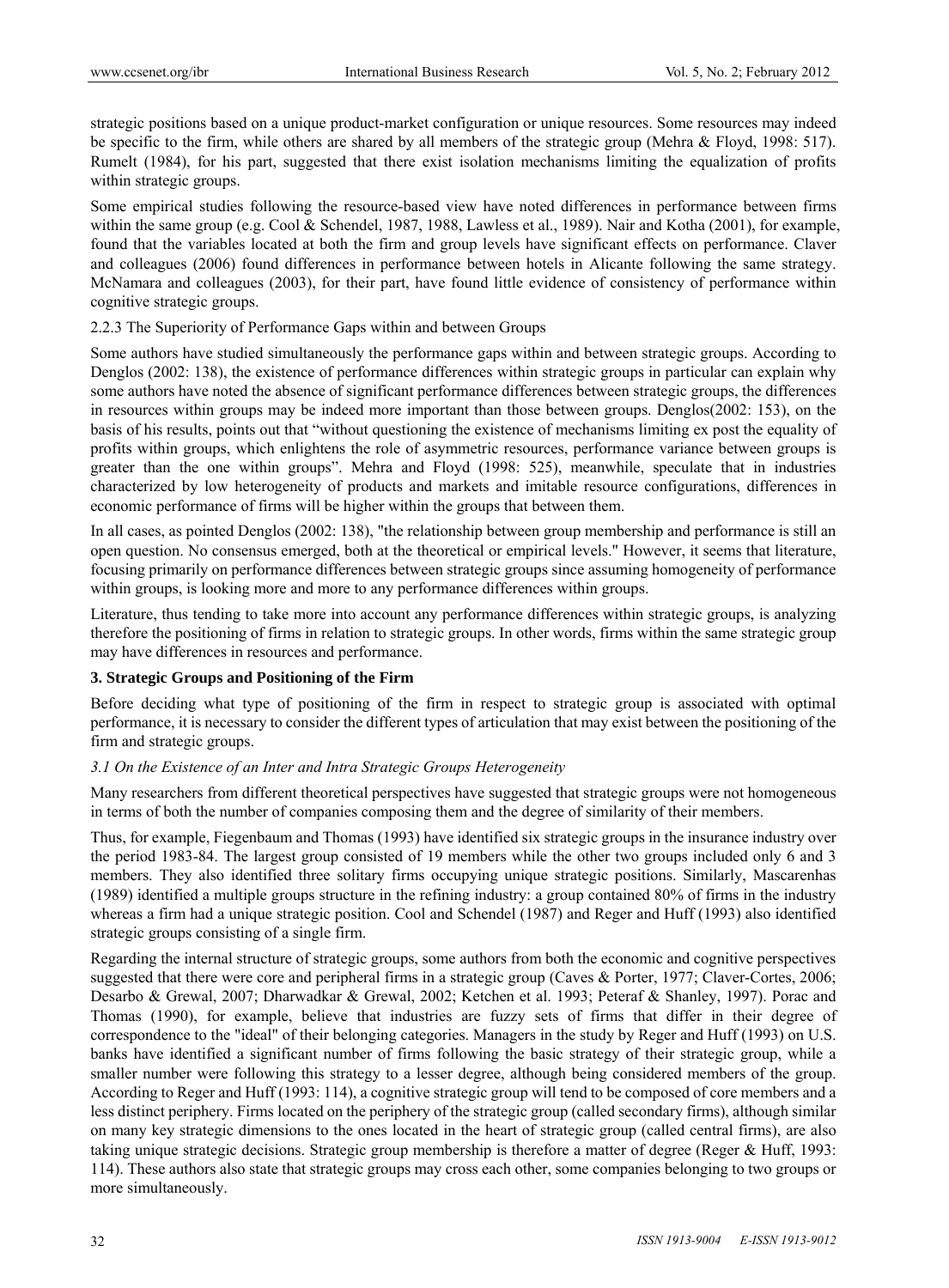### *3.2 Explaining Factors of the Heterogeneity of Strategic Groups Structure*

As pointed out by McNamara and colleagues (2003: 165), researchers on strategic groups have used at least three theoretical perspectives to explain internal differences in a group: the cognitive perspective (e.g. Reger & Huff, 1993), the resource-based view (e.g. Wernerfelt, 1984) and the isolation mechanisms perspective (e.g. Rumelt, 1984). As the resource-based and isolation mechanisms views have already been mentioned when presenting the studies on the relation between strategic groups and performance, we focus specifically on the cognitive perspective and the arguments developed by Reger and Huff (1993):

- The properties of cognitive categorization: a firm sharing many common points with its group will probably be frequently seen as a good example of this category (Porac  $\&$  Thomas, 1990) and thus be considered a core firm of its strategic group.

- The degree of cognitive identification with the strategic group: Peteraf and Shanley (1997), using the concept of organizational identity (Albert & Whetten, 1985) argued that members of a strategic group might differ in their degree of identification with their strategic group.

- The industry realignment: in the case of an industry being in a transitional phase calling into question the key strategic dimensions, some observers may emphasize the positions of firms prior to this transition, while others may anticipate their future positions (Reger & Huff, 1993).

- Obscure strategies: as firms may have an interest in concealing their intentions to gain a competitive advantage derived from the effect of strategic surprise (Porter, 1980), the strategies of some companies, intentionally or not, are difficult to interpret and may be characterized in different ways by observers (Reger & Huff, 1993).

- Firms changing strategy: even during the most stable periods of an industry evolution, the strategies of some firms may be in a situation of flux, the observers then focusing on the longstanding, current or anticipated position of the firm.

- Firms with inconsistent strategies: some firms may not follow clear-cut and stable strategies over time, such firms being described as "stuck in the middle" (Porter, 1980) or "reactive" (Miles & Snow, 1978).

- Firms with new strategies: such firms have a consistent strategy but do not fit into the cognitive map that generally describes all the other competitors in the industry.

#### *3.3 The Different Types of Positioning of Firms Regarding Their Strategic Group*

Following mostly the arguments of Reger and Huff (1993: 117), it is therefore possible to distinguish different cases depending on the position of firms in relation to strategic groups:

- "Solitary" firms: they are the only members of a strategic group, this group being defined according to the dimensions normally used to define strategic groups within the industry.

- Firms central to their strategic group: they are closely related to their strategic group and define its core strategy.

- Firms in the periphery of their strategic group: also called secondary firms, they have a strategy that is not exactly similar to the one of central firms.

- "Defector firms: they are undergoing a transition from a strategic position to another one along dimensions that are common to other firms in the industry.

- "Inconsistent" firms: they have no clear strategy over a long period of time and frequently change their strategy according to circumstances.

 - "Idiosyncratic" firms: they have a strategy that can be described as new because they cannot be characterized based on the dimensions used to explain the strategies of most other firms in the industry.

- Firms belonging to several strategic groups: they share certain characteristics with a strategic group and others with another group.

Having shown that strategic groups are characterized by internal heterogeneity in terms of performance, the number of firms composing them and the positioning of their member firms, it is therefore necessary to examine the performance of the firm based on its position in its strategic group.

# **4. Firm Positioning Regarding Strategic Groups and Performance**

Authors are mainly interested in three of the cases previously presented to characterize firm performance based on its position in relation to strategic groups: core firms, secondary firms and "solitary" firms. The issue of performance has therefore been addressed in terms of similarity or difference in relation to other firms in the industry, some authors, using conflicting theoretical perspectives, stressing that performance comes from being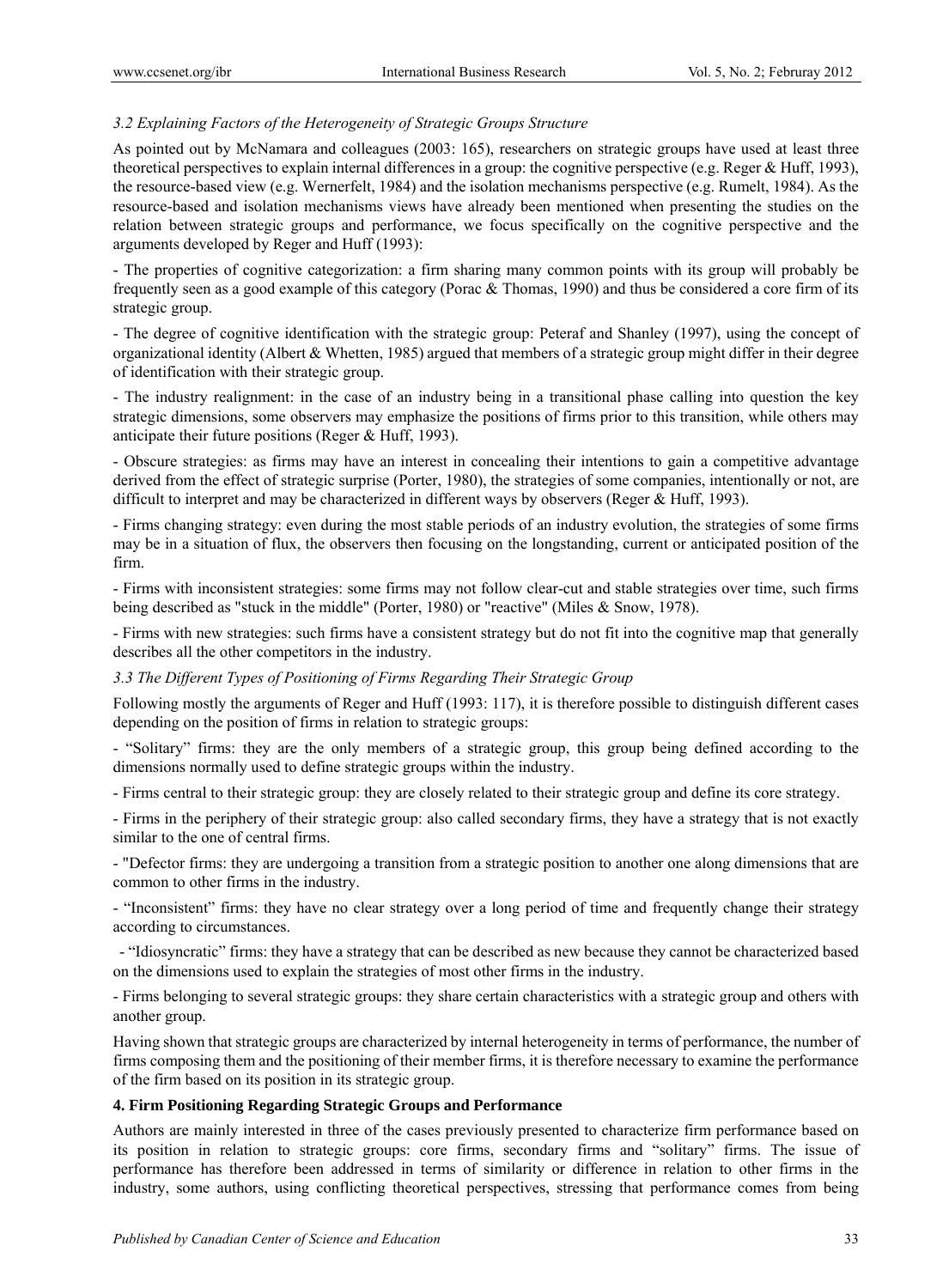similar (case of core firms that very similar to other firms in their strategic group) or from being different (case of "solitary" firms that are different from other firms in the industry as being the only ones to pursue a certain strategy). A perspective integrating difference and similarity, called theory of strategic balance and mostly developed by Deephouse (1999), stresses that secondary firms (or moderately similar or moderately different) would be the most successful ones in an industry.

# *4.1 Performance Related to the Fact of Being Different*

Many theoretical perspectives highlight the benefits associated with having a unique strategic positioning. Thus, the theory of contestable markets (Baumol et al., 1982) applied to strategic groups (e.g. Cool & Dierickx, 1993, Hatten & Hatten, 1987) highlights the value of being strategically different, highly similar firms facing more rivalry.

According to the resource-based view, a firm that takes advantage from differentiating its resources will be less exposed to the effects of competition (Barney, 1991, Hannan et al. 1990; Hatten & Hatten, 1987; Henderson, 1981; Porter, 1991; Rumelt, 1984; Wernerfelt, 1984) and can then expect a higher profit level. The market is indeed supposed to have a finite level of resources at a certain point of time, these resources being then divided among the firms competing for the same strategic positions (Baum & Mezi, 1992; Baum & Singh, 1994). Solitary firms would seek resource configurations associated with unique and inimitable niche-market products to achieve a sustainable competitive advantage and benefit from local monopolies (Barney, 1991; Peteraf, 1993; Wernerfelt, 1984).

Peteraf and Schanley (1997) note that firms located at the heart of their strategic group tend to be more resistant to change and to have a myopic vision of the industry because of their strong identification with the group. These core companies, as being more visible, should be more frequently identified as competitors by members of their strategic group and then face more rivalry (Porac and colleagues, 1995). These theoretical perspectives suggest that "solitary" firms, that is to say not belonging to a strategic group made up of several members, should be more successful than central or secondary firms to their strategic groups, secondary firms being at the same time more successful than central firms (McNamara et al. 2003: 169).

#### *4.2 Performance Related to the Fact of Being the Same*

Several arguments and theoretical perspectives, particularly institutional-theory through the concept of legitimacy, suggest that the most similar firms are the most efficient.

According to Reger and Huff (1993), the deviation from the heart of the strategic group may reflect the inability of a firm to implement the strategy of the strategic group. Peteraf and Shanley (1997), for their part, have proposed that firms who identify strongly with their strategic group will be more effective to exchange information, transfer resources and work collectively for their mutual benefit. Oligopoly theory applied to strategic groups suggests that firms that identify strongly with the group recognize their interdependence and act together more effectively to create competitive barriers (Caves & Porter, 1977; Reger & Huff, 1993). McNamara and colleagues (2003: 169), meanwhile, noted that solitary firms are vulnerable to competitive actions taken against them by strategic groups composed of several members.

The main benefit for the firm from being similar to others that have been stressed by institutional theory or organizational isomorphism is related to legitimacy (Chen & Hambrick, 1995, DiMaggio & Powell, 1983; Hybels, 1995; Meyer & Rowan, 1977). This greater legitimacy allows firms to acquire resources on preferential terms from suppliers and customers for at least three reasons (Pfeffer & Salancik, 1978; Suchman, 1995). First, potential exchange partners are more willing to interact with firms whose strategies are easily understood or seen as rational (McNamara et al., 2003). Second, exchange partners are likely to offer more favorable terms and higher quality products to legitimate firms, the legitimacy of a business partner being reinforced by the fact of contracting with a legitimate firm (Deephouse, 1999; Peffer & Salancik, 1978; Wood, 1991). Third, exchange partners may require additional risk premiums from less legitimate firms because of their greater likelihood of failure (Baum & Oliver, 1991, DiMaggio & Powell, 1983; Singh et al., 1986). An organization that does not pay attention to its legitimacy could therefore disappear faster than its competitors that have gained outside support necessary for their survival (Singh et al., 1986). Empirical research has thus indirectly supported the proposition that conformity strategy leads to higher performance thanks to a strong legitimacy (Abrahamson & Hegeman, 1994, Chen & Hambrick, 1995; Deephouse, 1999, Miller & Chen, 1995).

Some authors have applied institutional theory and especially the concept of legitimacy to strategic groups. Peteraf and Shanley (1997) estimate that strategic group membership promotes the legitimacy of individual firms. Firms described by Reger and Huff (1993) as "unclassifiable" and "idiosyncratic" do not benefit from gains in legitimacy due to belonging to a group: even if they begin a move towards a particular strategic group, they will not capture the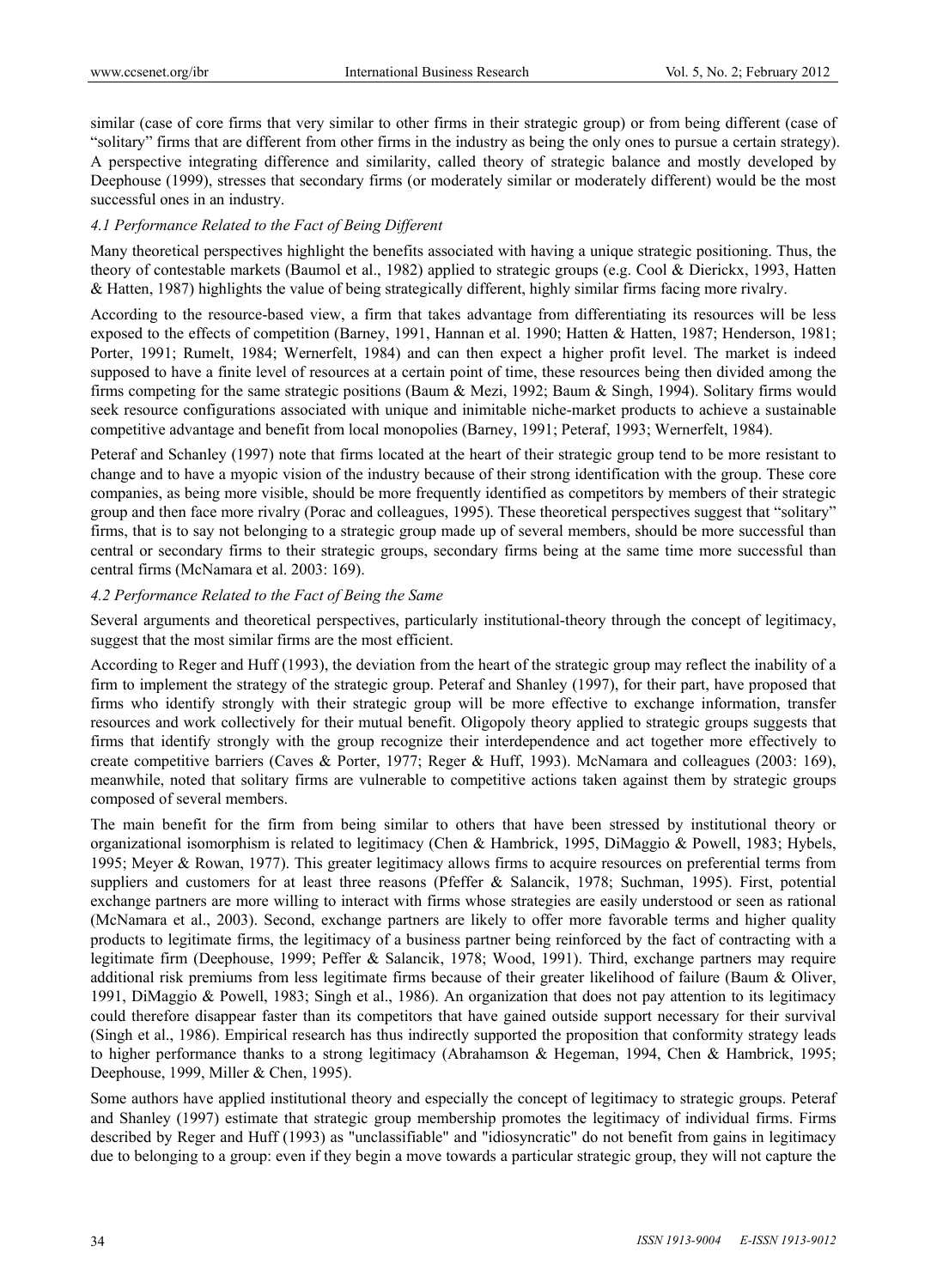benefits of legitimacy as they will not become sufficiently similar to group members to be recognized as part of this group (Deephouse, 1999).

Taken together, these perspectives involving strategic similarity and performance imply that firms central to strategic groups should be more successful than secondary and solitary firms and secondary firms should be more successful than solitary firms (McNamara et al., 2003: 168).

#### *4.3 The Theory of Strategic Balance*

Deephouse (1999), developing the theory of strategic balance and then applying it to the case of cognitive strategic groups (McNamara et al., 2003), integrates into a single theory the conflicting perspectives outlined above, namely that the firm performance is associated with similarity or difference. In established markets whose competitive and institutional forces are high, the proposals for differentiation and similarity would both be significant according to this author. The two streams are then synthesized by Deephouse in a proposal on strategic balance, which states that moderately differentiated firms perform better than firms that are similar to other ones or that are very different. Performance would then result from the balance between similarity and difference, companies for their strategic decisions arbitrating in a perspective of intermediate differentiation between the benefits of increased legitimacy from being more similar to their rivals and the benefits of reduced competition from being different. Because members of the organizational field do not perceive or are indifferent to some degree of differentiation, firms may be different from their competitors to some degree while maintaining their legitimacy.

Deephouse (1999) has therefore emphasized in the research perspectives he identified that the validity of the theory of strategic balance can measured regarding strategic groups. A firm belonging to a strategic group should according to him try to distinguish itself from other firms in this group to reduce the intensity of competition it faces. However a firm, to maintain its legitimacy, should not adopt a strategy that deviates from the range of strategies acceptable to its group. McNamara and colleagues (2003), following the research perspectives identified by Deephouse (1999), have therefore studied the performance of core, secondary and solitary firms in the case of U.S. banks located in the same urban area. These authors found results consistent with the theory of strategic balance. Indeed, secondary banks had superior financial performance compared with solitary or central banks, the central banks belonging to the same group as the secondary firm or belonging to a separate group. These authors also showed that the strategic intentions of the firms have maintained or increased over time the strategic differences between core and secondary firms. Thus, it appears that secondary firms expect to maintain their unique position whereas core firms have no intention of imitating them. This may then result in stable differences in performance levels between them.

Many authors have suggested that the strategic group has an effect on performance, mostly through the effect of mobility barriers and competition. However, if this issue was mainly addressed by the authors positioned on the "objective" approach to strategic groups, without leading to conflicting results, the results obtained by researchers clearly positioned on the cognitive approach (Reger & Huff, 1993), or seeking to integrate the two approaches (McNamara et al., 2003) seem to lead to concluding results. The results of the first studies on the relationship between the positioning of firms, strategic groups and performance, in particular, seem promising. Consistent with the theory of strategic balance, they tend to show that the most successful firms are those located on the outskirts of strategic groups as they simultaneously receive the benefits of legitimacy and differentiation. Nevertheless, the performance of some firms identified by Reger and Huff (1993), for example, as firms belonging simultaneously to several strategic groups, has not yet been studied empirically. As highlighted by Deephouse (1999), these firms could benefit from the legitimacy of several groups while facing less competition from their members.

#### **5. Conclusions and Future Research Directions**

To conclude, the performance of firms based on their position in relation to strategic groups should be tested in different contexts. In the case of the banking sector, for example, the institutional environment is strong (Scott, 1995) which may explain the need for a minimum of legitimacy to be successful (McNamara et al. 2003: 178). However, the methodology for identifying strategic groups, whether based on the economic paradigm, the cognitive paradigm or a synthesis of both, is likely to have a very strong influence on the research results. It may therefore seem questionable to compare the results of studies that used different methodologies to identify strategic groups. It would therefore be desirable in future work to use, in one study, several different methods for constructing groups, which is rarely done.

In addition, performance is generally treated in the studies on strategic groups in the narrow terms of profitability, thus opposing a broader view including financial and operational measures (McGee et al. 1995; Peteraf & Shanley, 1997). It therefore seems important that multiple measures of performance are incorporated in the analysis of strategic groups.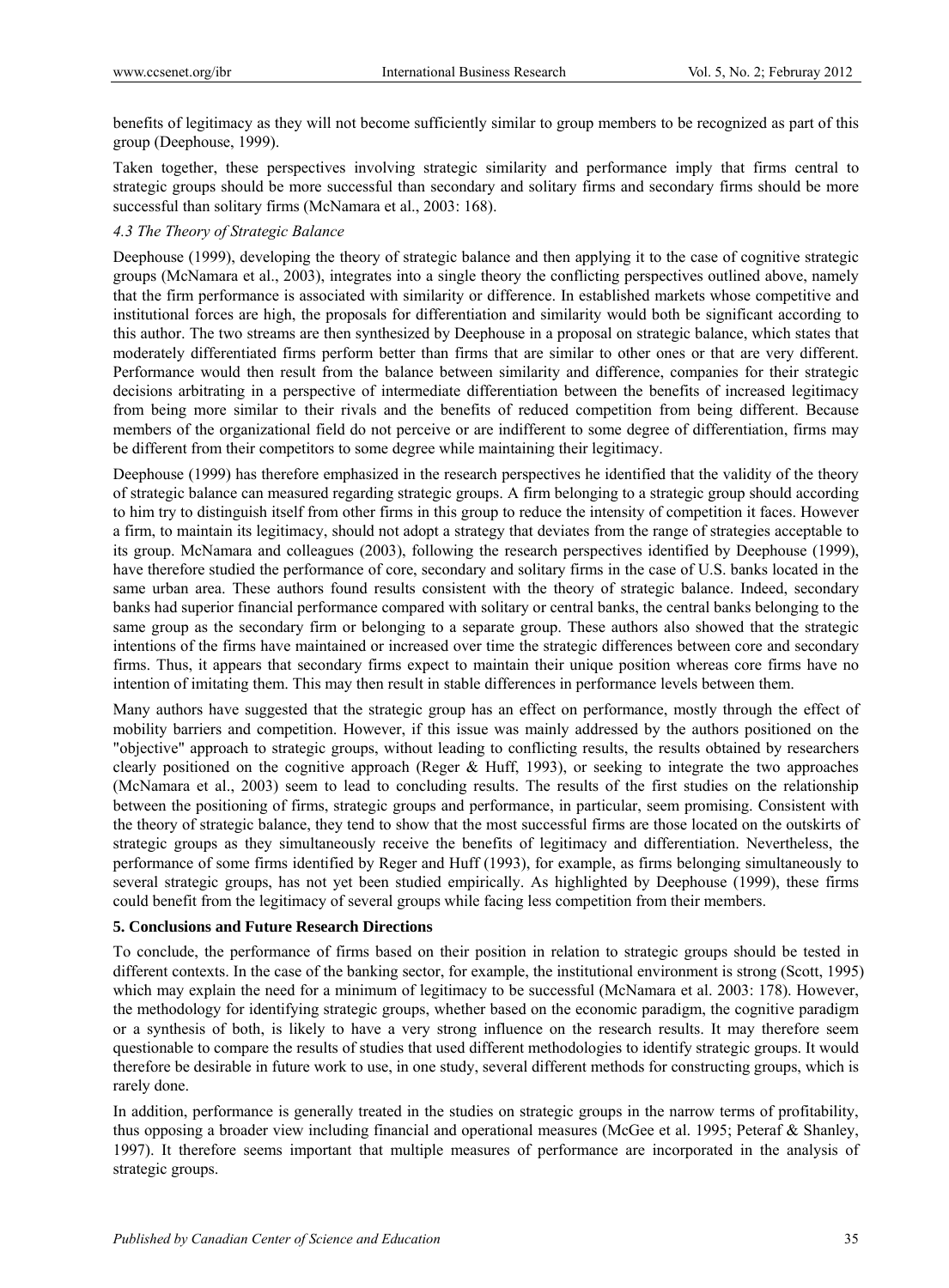In all cases, we believe that research on the relation between strategic groups and performance, although it led to contradictory results, should not be abandoned but rather focus on models that incorporate cognitive and economic perspectives. Empirical studies taking into account the model of Bogner and Thomas (1993), in particular, have not yet been conducted. It would also be necessary to identify more precisely in what conditions an industry tends to favor a certain type of relation between strategic groups and performance.

Other studies examining the performance of firms based on their position regarding strategic groups, for instance by considering the different cases identified by Reger and Huff (1993), should also be conducted in different contexts of industries. We propose, in continuation of the study of McNamara and colleagues (2003), to conduct an empirical study measuring the performance of firms with distinct positions in relation to strategic groups. Such a study would allow us at first to generalize the results found by MacNamara and colleagues (2003), namely that the most successful firms are the ones located at the periphery of their strategic group. Second, this study could allow us to characterize the performance of firms that are not taken into account by these authors, namely "defector", inconsistent and idiosyncratic firms, and the ones belonging to several strategic groups. This will require therefore to incorporate a dynamic perspective to the theory of strategic balance of Deephouse, performance being also considered regarding the evolution of the position of firms regarding their strategic groups. Theoretical developments should also enable us to make assumptions about the type of positioning of the firm in respect to strategic group and performance. We also believe that taking into account specific strategic groups (number of firms within the group, size, degree of rivalry, etc.) should allow us to improve the theory of Deephouse, allowing us to distinguish differences in performance between firms that share a similar positioning in the strategic group. Such a study would also require to complete and to improve the tools used by McNamara and colleagues (2003) to measure the distance from the heart of a strategic group. It is quite possible indeed that the results obtained by McNamara and colleagues (2003) depend heavily on the way the distance between firms was measured in this study.

#### **References**

Abrahamson, E., & Hegeman, R. (1994). Strategic conformity: an institutional theory explanation, Paper presented at the annual meeting of the Academy of Management, Dallas.

Albert, S., & Whetten, D. A. (1985). Organizational Identity. *Research in Organizational Behavior*, 7, 263-296.

Bain, J. S. (1956). *Barriers to new competition*, Harvard University Press.

Barney, J. B., & Hoskisson, R. E. (1990). Strategic Groups: Untested assertions & research proposals. *Managerial & Decision Economics*, 11(3), 187-198. http://dx.doi.org/10.1002/mde.4090110306

Baum, J. A. C., & Oliver, C. (1991). Institutional linkages & organizational mortality. *Administrative Science Quarterly*, 36(2), 187-218. http://www.jstor.org/stable/2393353

Baum, J. A. C., & Singh J. V. (1994). Organizational niches & the dynamics of organizational founding. *Organization Science*, 5(4), 483-501. http://www.jstor.org/stable/2635178

Baumol, W. J., Panzar, J. C., & Willig, R. D. (1982). *Contestable markets & the theory of industry structure*, Harcourt Brace Jovanovich.

Bidault, F. (1988). *Le champ stratégique de l'entreprise*, Economica.

Bogner, W. C., Pandian, J. R., & Thomas, H. (1994). Firm specific forces underlying strategic groups dynamic, *in* Daems, H., & Thomas, H. (Eds.), *Strategic Groups, Strategic Moves & Performance*, Oxford: Pergamon Press, 299-329.

Bogner, W. C., & Thomas, H. (1993). The role of competitive groups in strategy formulation: a dynamic integration of two competing models. *Journal of Management Studies*, 30(1), 51-67. http://dx.doi.org/10.1111/j.1467-6486.1993.tb00295.x

Caves, R., & Porter, M. E.. (1977). From entry barriers to mobility barriers. *Quarterly Journal of Economics*, 91(2), 241-261. http://dx.doi.org/10.2307/1885416

Chen, M. J., & Hambrick, D. C.. (1995). Speed, Stealth & Selective Attack: How small firms differ from large firms in competitive behavior. *Academy of Management Journal*, 38(2), 453-482. http://dx.doi.org/10.2307/256688

Claver-Cortés, E., Molina-Azorin, J. F., & Pereira-Moliner, J. (2006). Strategic groups in the hospitality industry: intergroup & intragroup performance differences in Alicante Spain. *Tourism Management*, 27, 1101-1116, http://dx.doi.org/10.1016/j.tourman.2005.11.006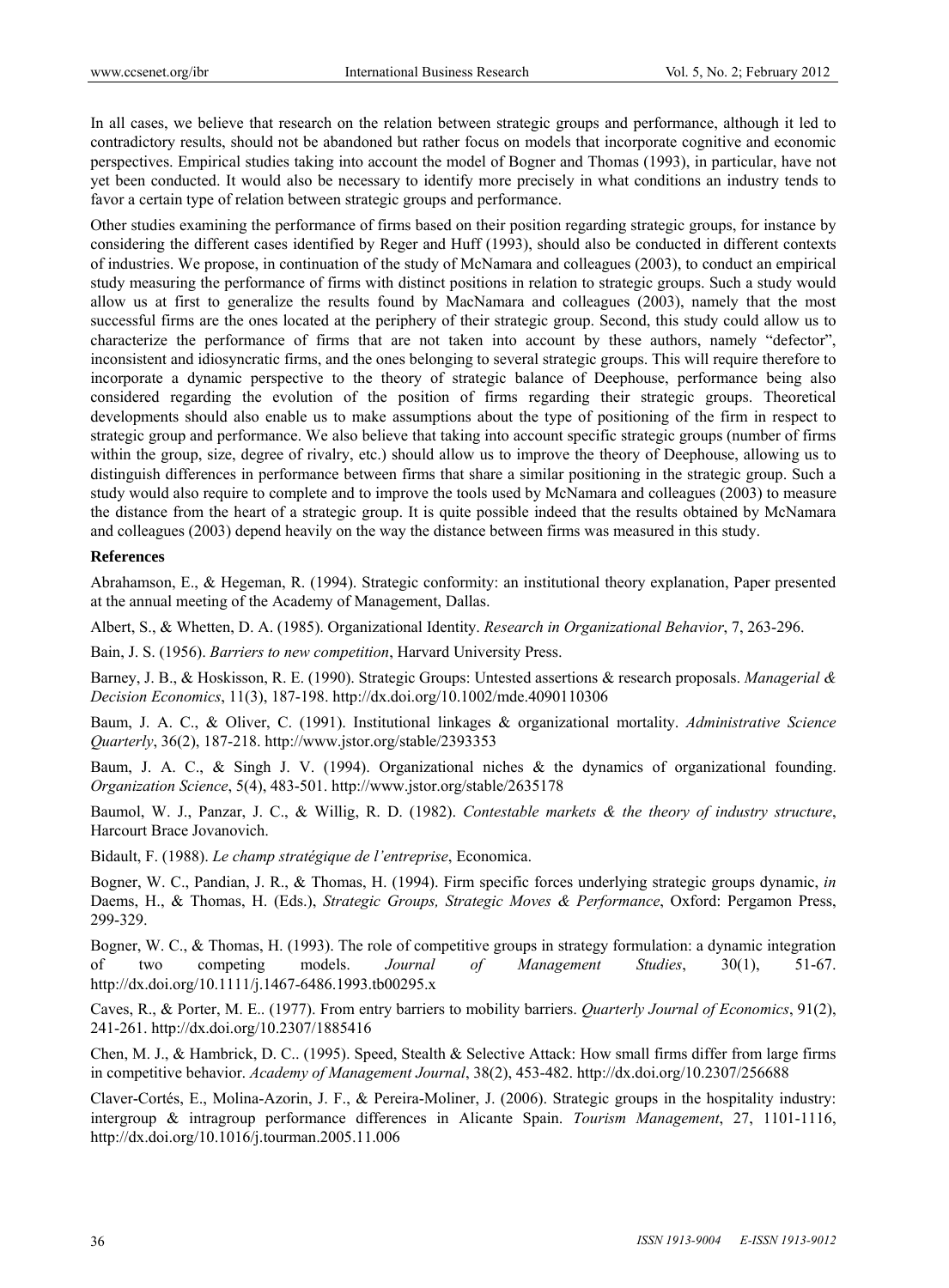Claver, E., Molina, J. F., &Tari, J. J. (2003). Strategic groups & firm performance: The case of Spanish house-building firms. *Construction Management & Economics*, 21(4), 369–377. http://dx.doi.org/10.1080/0144619032000111250

Cool, K., & Dierickx, I. (1993). Rivalry, Strategic groups & Profitability. *Strategic Management Journal*, 14(1), 47-59. http://dx.doi.org/10.1002/smj.4250140106

Cool, K., & Schendel, D. (1987). Strategic group formation & performance: the case of the U.S. pharmaceutical industry, 1963-1982, *Management Science*, 33(9), 1102-1124.

Deephouse, D. L. (1999). To be different, or to be the same? It's a question (& theory) of strategic balance. *Strategic Management Journal*, 20(2), 147-166. http://dx.doi.org/10.1002/(SICI)1097-0266(199902)20:2<147::AID-SMJ11>3.0.CO;2-Q

Denglos, G. (2000). Concurrence, asymétrie des ressources et compétitivité des organisations: une étude empirique appliquée aux sociétés de services et d'ingénierie informatiques. *Actes de la IXème Conférence de l'AIMS,*  Montpellier.

Denglos, G. (2002). Groupes stratégiques, comportements concurrentiels et performance, dans F. Le Roy (Ed.). *La Concurrence: entre affrontement et connivence*, Vuibert, 135-156.

Desarbo, W. S., & Grewal, R. (2008). Hybrid strategic groups. *Strategic Management Journal*, 29(3), 293-317. http://dx.doi.org/10.1002/smj.658

Dess, G. G., & Davis, P. S. (1984). Porter's (1980) generic strategies as determinants of strategic group membership & organizational performance. *Academy of Management Journal*, 27(3), 467-488. http://dx.doi.org/10.2307/256040

Dikmen, I., Birgonul, T., & Budayan, C. (2009). Strategic group analysis in the construction industry. *Journal of Construction Engineering & Management*, 135, 288-297. http://dx.doi.org/10.1061/(ASCE)0733-9364(2009)135:4(288)

DiMaggio, P. J., & Powell, W. W. (1983). The iron cage revisited: institutional isomorphism & collective rationality in organizational fields. *American Sociological Review*, 48, 147-160. http://dx.doi.org/10.2307/2095101

Dooley, R. S., Fowler, D. M. & Miller. A. (1996). The benefits of strategic homogeneity & strategic heterogeneity: theoretical & empirical evidence resolving past differences. *Strategic Management Journal*, 17(4), 293-305. http://dx.doi.org/10.1002/(SICI)1097-0266(199604)17:4<293::AID-SMJ808>3.0.CO;2-N

Dranove, D., & Peteraf, M. (1998). Do strategic groups exist? An economic framework for analysis. *Strategic Management Journal*, 19(11), 1029-1044. http://dx.doi.org/10.1002/(SICI)1097-0266(1998110)19:11<1029::AID-SMJ992>3.0.CO;2-L

Duysters, G., & Hagedoorn, J. (1995). Strategic groups & inter-firms networks in international high-tech industries*. Journal of Management Studies*, 32(3), 359-381. http://dx.doi.org/10.1111/j.1467-6486.1995.tb00780.x

Fiegenbaum, A., & Thomas, H. (1993). Industry & strategic groups dynamics: competitive strategy in the insurance industry, 1970-84. *Journal of Management Studies*, 30(1), 69-105. http://dx.doi.org/10.1111/j.1467-6486.1993.tb00296.x

Fiegenbaum, A., & Thomas, H. (1995). Strategic groups as reference groups: theory, modeling & empirical examination of industry & competitive strategy. *Strategic Management Journal*, 16(6), 461-476. http://dx.doi.org/10.1002/smj.4250160605

Gimeno, J., & Woo, C. Y. (1996). Hypercompetition in a multimarket environment: the role of strategic similarity & multimarket contact in competitive desescalation. *Organization Science*, 7(3), 322-341. http://www.jstor.org/stable/2635093

Grewal, R., & Dharwadkar, R. (2002). The role of the institutional environment in marketing channels. *Journal of Marketing*, 66, 82–97. http://dx.doi.org/10.1509/jmkg.66.3.82.18504

Hagedoorn, J. (1993). Understanding the rationale of strategic technology partnering: interorganizational modes of cooperation & sectoral differences. *Strategic Management Journal*, 14(5), 371-385. http://dx.doi.org/10.1002/smj.4250140505

Hannan, M. T., Ranger-Moore, J., & Banaszak-Holl, J. (1990). Competition & the evolution of organizational size distributions, *in* J. V. Singh (Ed.), *Organizational Evolution: New Directions*, Sage, Newbury Park, CA, 246-268.

Hansen, G., & Wernerfelt, B. (1989). Determinants of firm performance: the relative importance of economic & organizational factors. *Strategic Management Journal*, 10(5), 399-411. http://dx.doi.org/10.1002/smj.4250100502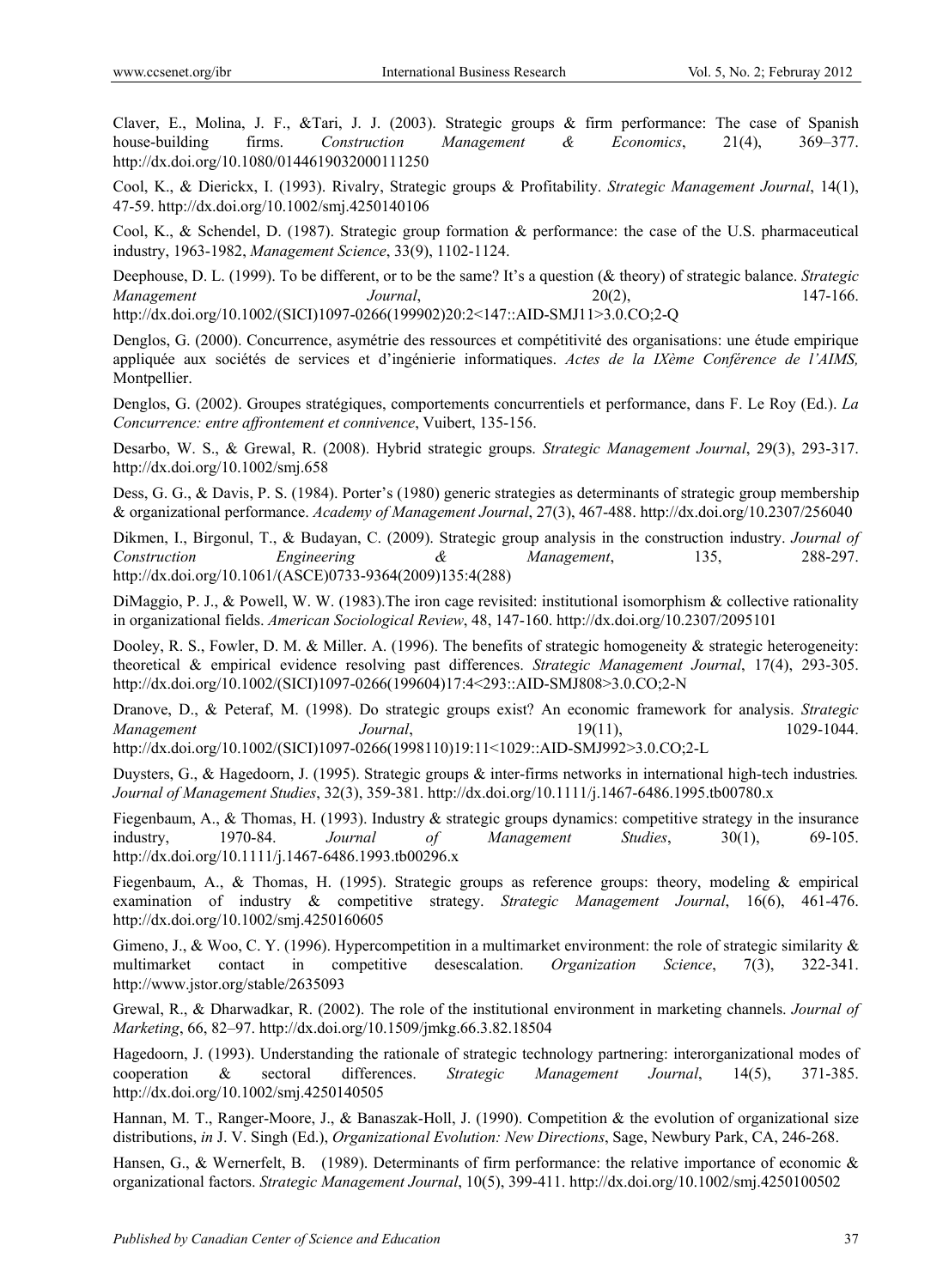Hatten, K. J., & Hatten, M. L. (1987). Strategic groups, Asymmetrical Barriers & Contestability, *Strategic Management Journal*, 8(4), 329-342. http://dx.doi.org/10.1002/smj.4250080404

Hatten, K. J. (1974). Strategic models in the brewing industries*,* Unpublished doctoral dissertation, Purdue University.

Henderson, B. D. (1981). *The Concept of Strategy*, Boston Consulting Group, Boston, MA.

Hodgkinson, G. P., & Johnson, G. (1994). Exploring the Mental Models of Competitive Strategists: The case for a processual approach. *Journal of Management Studies*, 31(4), 525-551. http://dx.doi.org/10.1111/j.1467-6486.1994.tb00629.x

Hodgkinson, G. P. (1997a). The Cognitive Analysis of Competitive Structure: A Review & Critique. *Human Relations*, 50(6), 625-654.

Hybels, R. C. (1995). On legitimacy, legitimation, & organizations: a critical review & integrative theoretical model, *in* D. P. Moore (Ed.). *Academy of Management Best Papers Proceedings*, 241-245.

Jayachandran, S., Gimeno, J., & Varadarajan, P. R. (1999).The theory of multimarket competition: a synthesis & implications for marketing strategy. *Journal of Marketing*, 63(3), 49-66.

Lamoureux, S. (1997). Organizational configurations & performance: a meta-analysis. *Academy of Management Journal*, 40(1), 223-240.

Kale, S. & Arditi, D. (2003). Differentiation, conformity, & construction firm performance. *Journal of Management & Engineering*, 19:2, 52–59.

Ketchen, D. J., Snow, C. C. & Hoover, V. L. (2004). Research on Competitive Dynamics: Recent Accomplishments & Future Challenges. *Journal of Management*, *30*, 779–804.

Ketchen, D. J., Thomas, J. B., & Snow, C.C. (1993). Organizational configurations & performance: a comparison of theoretical approaches. *Academy of Management Journal*, 36(6), 1278-1313.

Lant, T. K., & Phelps, C. (1999). Strategic groups: a situated learning perspective, *in* A. Miner & P. Haunschild (Eds.). *Advances in Strategic Management*, 16, 171-194.

Lawless, M. W., & Anderson, P. (1996). Generational technological change: effects of innovation & local rivalry on performance. *Academy of Management Journal*, 39(5), 1185-1217. http://dx.doi.org/10.2307/256996

Lawless, M. W., & Tegarden, L. F. (1991). A test of performance similarity among strategic group members in conforming & non-conforming industry structures. *Journal of Management Studies*, 28(6), 645-664. http://dx.doi.org/10.1111/J.1467-6486.1991.TB00984.X

Lawless, M. W., Bergh, D. D., & Wilsted, W. D. (1989). Performance variations among strategic group members: an examination of individual firm capability. *Journal of Management*, 15(4), 649-661. http://dx.doi.org/10.1177/014920638901500412

Leask, G. (2004). Strategic groups & the resource based view: Natural complements enhancing our understanding of the competitive process. *Working paper*, Ashton Univ., Birmingham, U.K.

Lewis, P., & Thomas, H. (1990). The linkage between Strategy, Strategic Groups, & Performance in the U.K. Retail Grocery Industry*. Strategic Management Journal*, 11(5), 385-397. http://dx.doi.org/10.1002/smj.4250110505

Lippman, S. A., & Rumelt., R. P. (1982). Uncertain imitability: an analysis of interfirm differences in efficiency under competition. *Bell Journal of Economics*, 13(2), 418-438. http://dx.doi.org/10.2307/3003464

Mascarenhas, B., & Aaker, D. A. (1989). Mobility barriers & strategic groups. *Strategic Management Journal*, 10(5), 475-485. http://dx.doi.org/10.1002/smj.4250100506

Mascarenhas, B. (1989). Strategic group dynamics. *Academy of Management Journal*, 32(2), 333-352. http://dx.doi.org/10.2307/256365

Mbengue, A. (1992). *Les Groupes Stratégiques réexaminés: Une approche perceptuelle*, Thèse de doctorat de Sciences de Gestion, Université Paris Dauphine.

McGee, J., & Segal-Horn, S. (1990). Strategic space & industry dynamics: the implications for international marketing strategy. *Journal of Marketing Management*, 6(3), 175-193.

McGee, J., & Thomas, H. (1986). Strategic Groups: theory, research, & taxonomy. *Strategic Management Journal*, 7(2), 141-160. http://dx.doi.org/10.1002/smj.4250070204

McGee, J., Thomas, H., & Pruett, M. (1995). Strategic groups & the analysis of market structure & industry dynamics. *British Journal of Management*, 6(4), 257-270. http://dx.doi.org/10.1111/j.1467-8551.1995.tb00099.x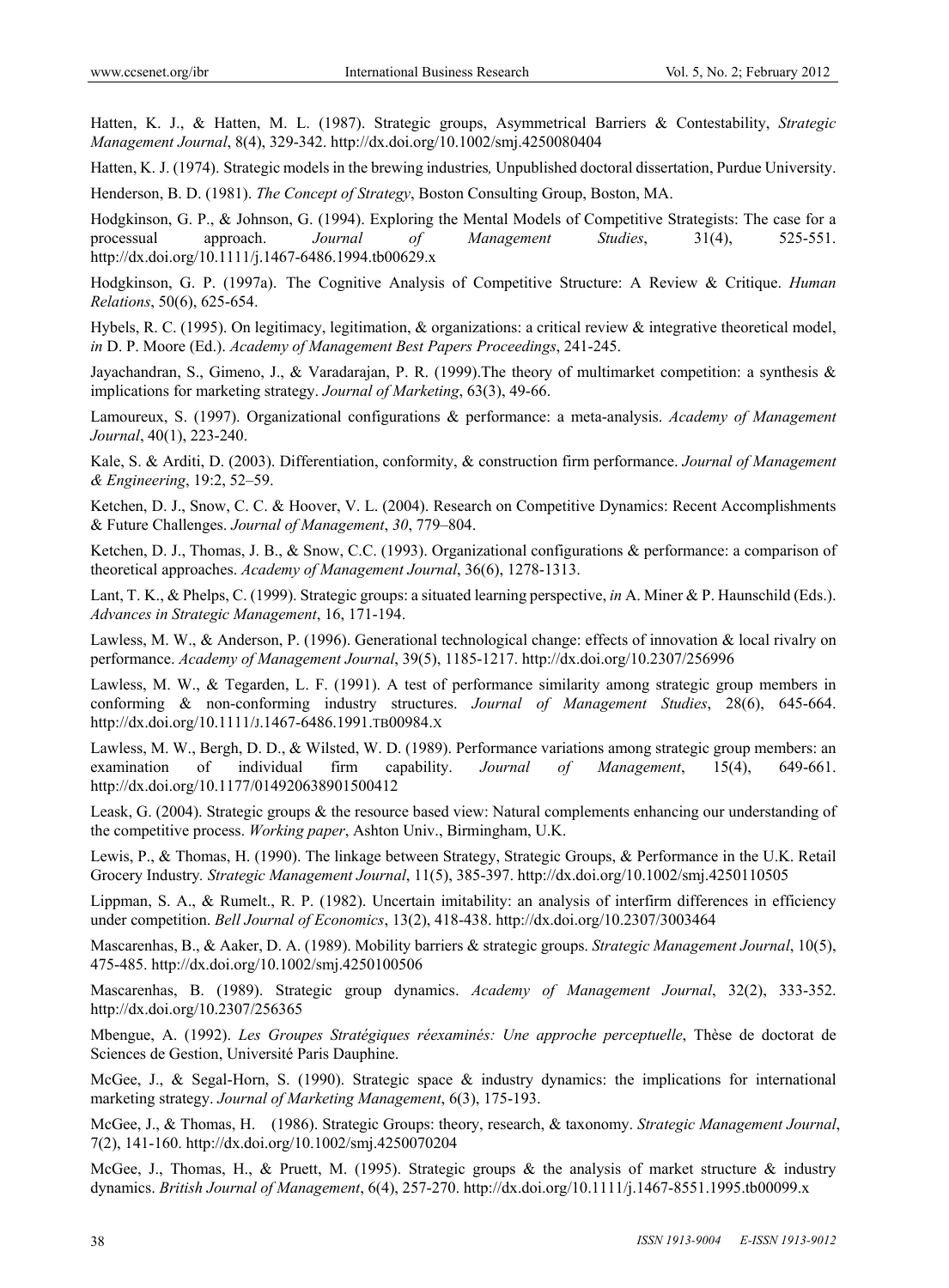McNamara, G. M., & Vaaler, P. (2000). The influence of competitive positioning & rivalry in emerging market risk assessment. *Journal of International Business Studies*, 31(2), 337-347. http://dx.doi.org/10.1057/palgrave.jibs.8490910

McNamara, G. M., Deephouse, D. L., & Luce, R. A. (2003). Competitive positioning within & across a strategic group structure: the performance of core, secondary & solitary firms. *Strategic Management Journal*, 24(2), 161-181. http://dx.doi.org/10.1002/smj.289

Mehra, A., & Floyd, S. W. (1998). Product market heterogeneity, resource imitability & strategic group formation. *Journal of Management*, 24(4), 511-531. http://dx.doi.org/10.1016/S0149-2063(99)80071-3

Meyer, J. W., & Rowan, B. (1977). Institutional organizations: formal structure as myth & ceremony. *American Journal of Sociology*, 83, 340-363. http://dx.doi.org/10.1086/226550

Miles, R. E., & Snow, C. C. (1978).*Organizational strategy, structure & process*, McGraw Hill: N-Y.

Miller, D., & Chen, M. (1995). Nonconformity in competitive repertories, *in* D. Moore (Ed.). *Academy of Management Best Papers Proceedings*, 256-260.

Miller, G. A. (1994).What happens after success: The perils of excellence. *Journal of Management Studies*, 31(3), 325-358. http://dx.doi.org/10.1111/j.1467-6486.1994.tb00621.x

Nair, A., & Kotha , S. (2001). Does group membership matter? Evidence from the Japanese steel industry. *Strategic Management Journal*, 22(3), 221-235. http://dx.doi.org/10.1002/smj.154

Nath, D., & Gruca, T. S. (1997). Convergence across alternative methods for forming strategic groups. *Strategic Management Journal*, 18(9), 745-760. http://dx.doi.org/10.1002/(SICI)1097-0266(199710)18:9<745::AID-SMJ925>3.0.CO;2-U

Nelson, R. R. (1991). Why do firms differ, and how does it matter?. *Strategic Management Journal*, 12(S2), 61-74. http://dx.doi.org/10.1002/smj.4250121006

Oliver, C. (1997). Sustainable competitive advantage: combining institutional & resource-based views. *Strategic Management* 518(9), 697-713. http://dx.doi.org/10.1002/(SICI)1097-0266(199710)18:9<697::AID-SMJ909>3.0.CO;2-C

Oster, S. (1982). Intraindustry structure & the ease of strategic change. *Review of economics & Statistics*, 64(3), 376-83. http://dx.doi.org/10.2307/1925935

Peteraf, M., & Shanley, M. (1997). Getting to know you: a theory of strategic group identity. *Strategic Management Journal*, 165-186.

http://dx.doi.org/10.1002/(SICI)1097-0266(199707)18:1+<165::AID-SMJ914>3.0.CO;2-#

Peteraf, M. A. (1993). Intra-industry structure & the response towards rivals. *Managerial & Decision Economics*, 14(6), 519-528. http://dx.doi.org/10.1002/mde.4090140605

Pfeffer, J., & Salancik, G. (1978). *External control of organizations: a resource dependent perspective*, Harper & Row.

Porac, J. F., Thomas, H., & Baden-Fuller. C. (1989). Competitive groups as cognitive communities: the case of Scottish knitwear manufacturers. *Journal of Management Studies*, 26(4), 397-416. http://dx.doi.org/10.1111/j.1467-6486.1989.tb00736.x

Porac, J. F., & Thomas, H. (1990). Taxonomic Mental Models in Competitor Definition. *Academy of Management Review*, 15(2), 224-240.

Porac, J. F., Thomas, H., Wilson, F., Paton, D., & Kanfer, A. (1995). Rivalry in the industry model of Scottish Knitwear producers. *Administrative Science Quarterly*, 40(2), 203-227. http://www.jstor.org/stable/2393636

Porter, M. E (1979). The structure within industries & companies' performance. *Review of Economics & Statistics*, 61(2), 214-227. http://dx.doi.org/10.2307/1924589

Porter, M. E. (1980). *Competitive Strategy: techniques for analyzing industries & competitors*, Free Press: N-Y.

Porter, M. E. (1991).Towards a dynamic theory of strategy. *Strategic Management Journal*, 12(8), 95-112. http://dx.doi.org/10.1002/smj.4250121008

Reger, R. K., & Huff, A. S. (1993). Strategic Groups: A cognitive perspective. *Strategic Management Journal*, 14(2), 103-124. http://dx.doi.org/10.1002/smj.4250140203